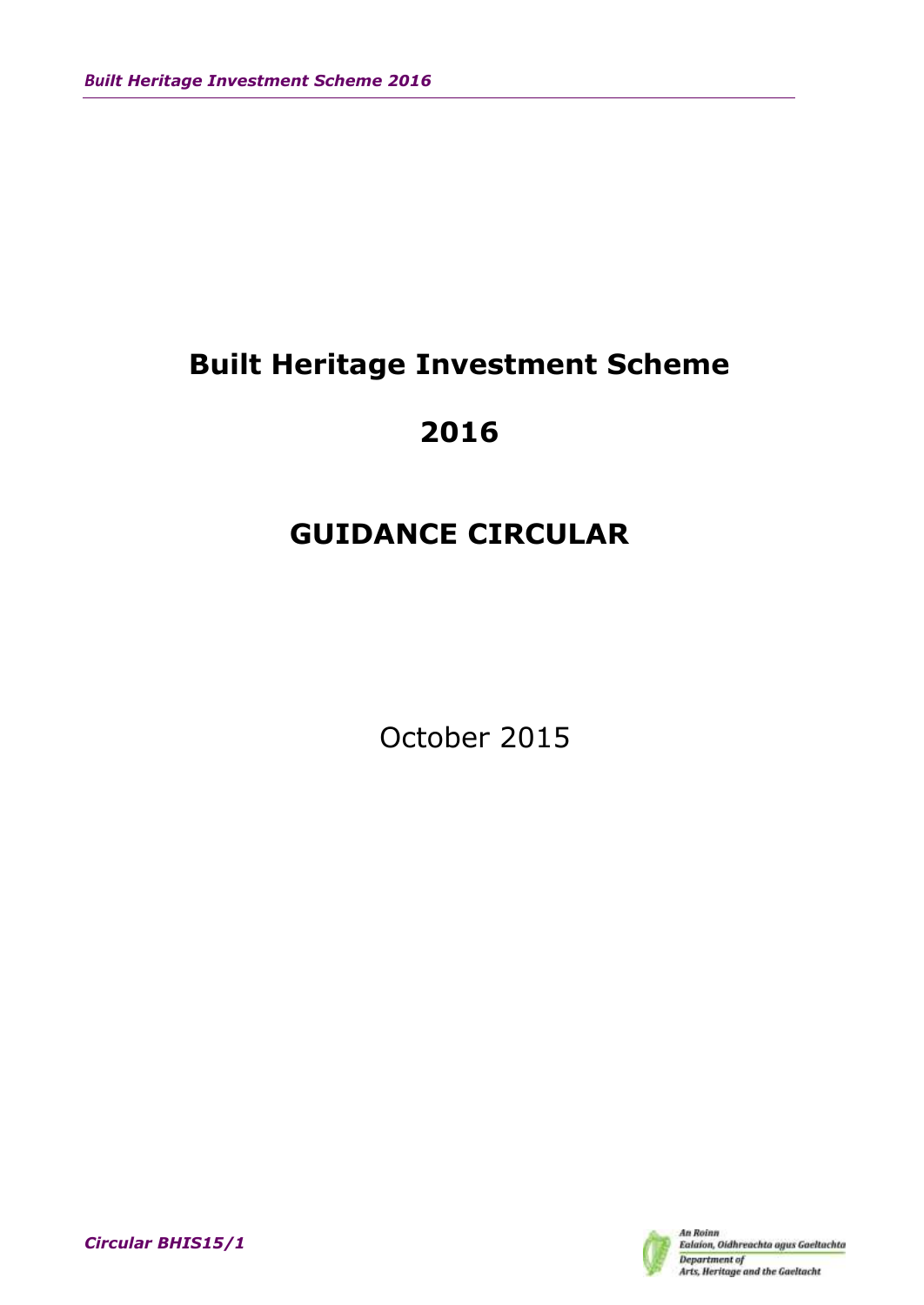## *Contents*

| 1. | Background and Purpose of Scheme                 |    |
|----|--------------------------------------------------|----|
| 2. | Eligibility, Qualifying and Non-Qualifying Works |    |
| 3. | The Application and Assessment Process           |    |
| 4. | The Recoupment of Funding                        | 14 |
| 5. | General Information                              | 16 |

#### **Forms**

| Form A | Application Form                                                           |
|--------|----------------------------------------------------------------------------|
| Form B | Projects Schedule (separate document to be completed by local authorities) |
| Form C | Recoupment Claim Form (to be completed by local authority)                 |

## *Abbreviations*

| <b>ACA</b>   | Architectural Conservation Area                               |
|--------------|---------------------------------------------------------------|
| <b>ACO</b>   | Architectural Conservation Officer                            |
| <b>BHIS</b>  | <b>Built Heritage Investment Scheme</b>                       |
| <b>DAHG</b>  | Department of Arts, Heritage and the Gaeltacht                |
| <b>DECLG</b> | Department of the Environment, Community and Local Government |
| LA           | Local Authority                                               |
| MAHG         | Minister for Arts, Heritage and the Gaeltacht                 |
| <b>NIAH</b>  | National Inventory of Architectural Heritage                  |
| <b>RPS</b>   | Record of Protected Structures                                |
| <b>SEAI</b>  | Sustainable Energy Authority of Ireland                       |

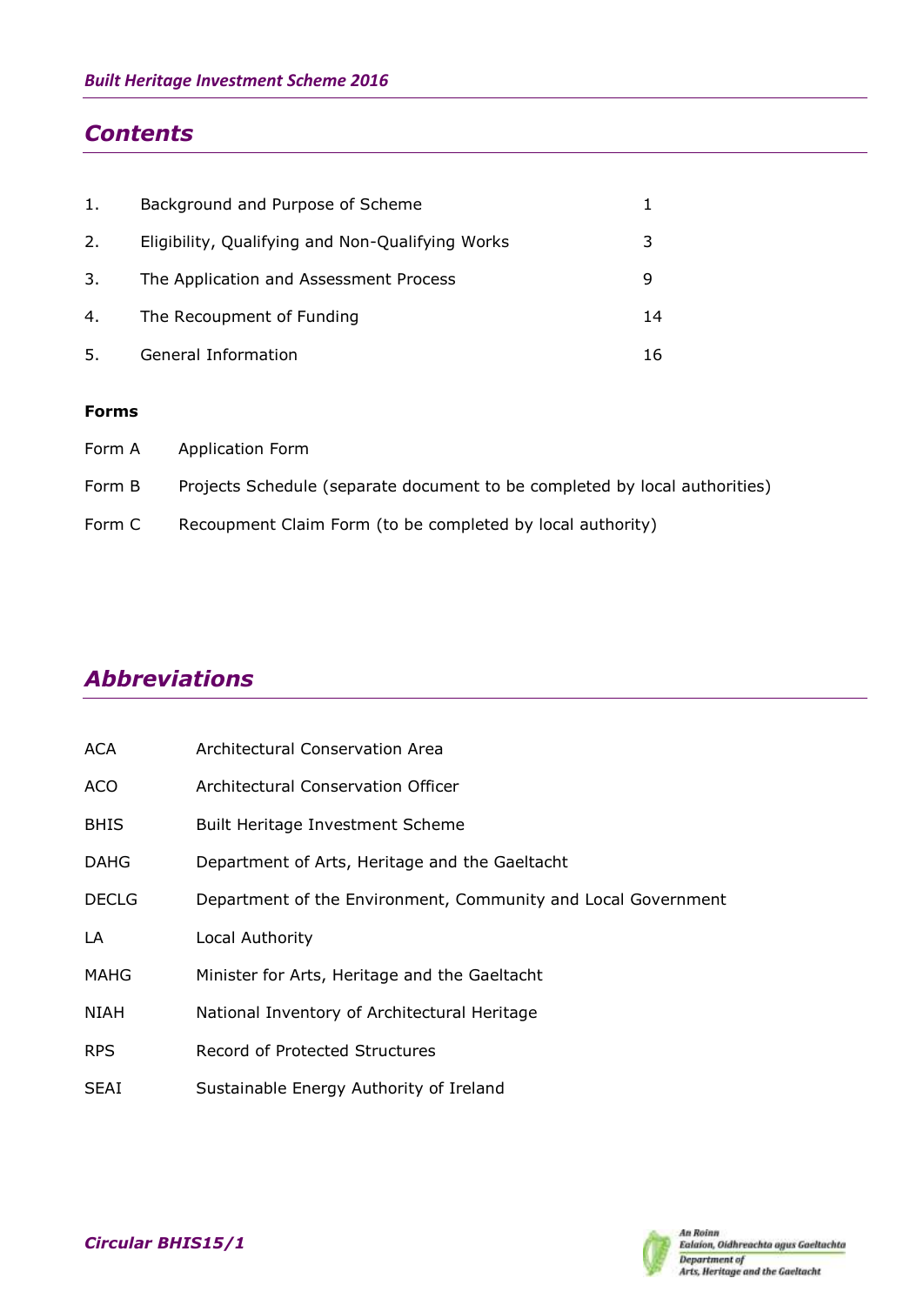## *1. Background and Purpose of Scheme*

This guide provides local authorities (defined herein as city/county councils) with information in relation to the operation and administration of the **Built Heritage Investment Scheme 2016**.

#### **1.1 Background**

The quality of our historic built environment profoundly affects our everyday lives. It contributes to the vitality of our cities, towns, villages and countryside, instils a sense of pride of place and enhances the quality of our everyday lives.

The historic built environment makes a significant contribution to economic prosperity by attracting investment, providing direct and indirect employment, as well as sustaining a traditional skills base for wider application. Our built heritage is one of the main attractions for visitors to Ireland and its conservation reinforces and promotes our tourism industry. It makes a beneficial contribution to the regeneration of both urban and rural areas through adaptation, sustainable re-use and by providing a unique setting for appropriate new development - both private and publicly led.

The Government, local government bodies and other heritage stakeholders, both public and private, have identified that our historic built environment is at risk from a number of factors, particularly in the context of recent economic conditions. Important elements of built heritage in both public and private ownership are being lost, allowed to deteriorate or being irretrievably damaged.

It is also acknowledged that the recent economic downturn severely impacted upon the construction sector particularly in relation to those working in the conservation of built heritage, and that there is a real need to revitalise this sector to create sustainable jobs and to contribute to economic regeneration. Jobs created in this niche area of the construction sector tend to be in locally based small to medium enterprises. It is also recognised that supporting traditional building and conservation skills are essential to the on-going repair of our built heritage.

In July 2015, the 2014 Built Heritage Jobs Leverage Scheme underwent an in-depth Quality Assurance Process which concluded that the scheme met the requirements of the Public Spending Code. Relevant recommendations of the QAP are being taken into consideration. Within this context, a new national scheme the **Built Heritage Investment Scheme (BHIS)** is being introduced in 2016 with an allocation of **€2million**, under the Government's Stimulus Capital Programme, being made available to local authorities.

#### **The role of the Department of Arts, Heritage and the Gaeltacht**

The key areas of responsibility of Department of Arts, Heritage and the Gaeltacht (DAHG) regarding built heritage are to develop, promote and implement policies and legislation for its protection and to promote best practice in its conservation.

As set out in the *Planning and Development Acts* and Regulations, DAHG acts on behalf of the Minister of Arts, Heritage and the Gaeltacht (MAHG) in her function as a prescribed body for the purposes of architectural heritage protection, and provides a similar role with respect to archaeological and natural heritage protection.

The primary custodians of structures, protected under the Planning and Developments Acts, are their owners and occupiers, and they, along with the planning authorities, are charged with the responsibility for their protection.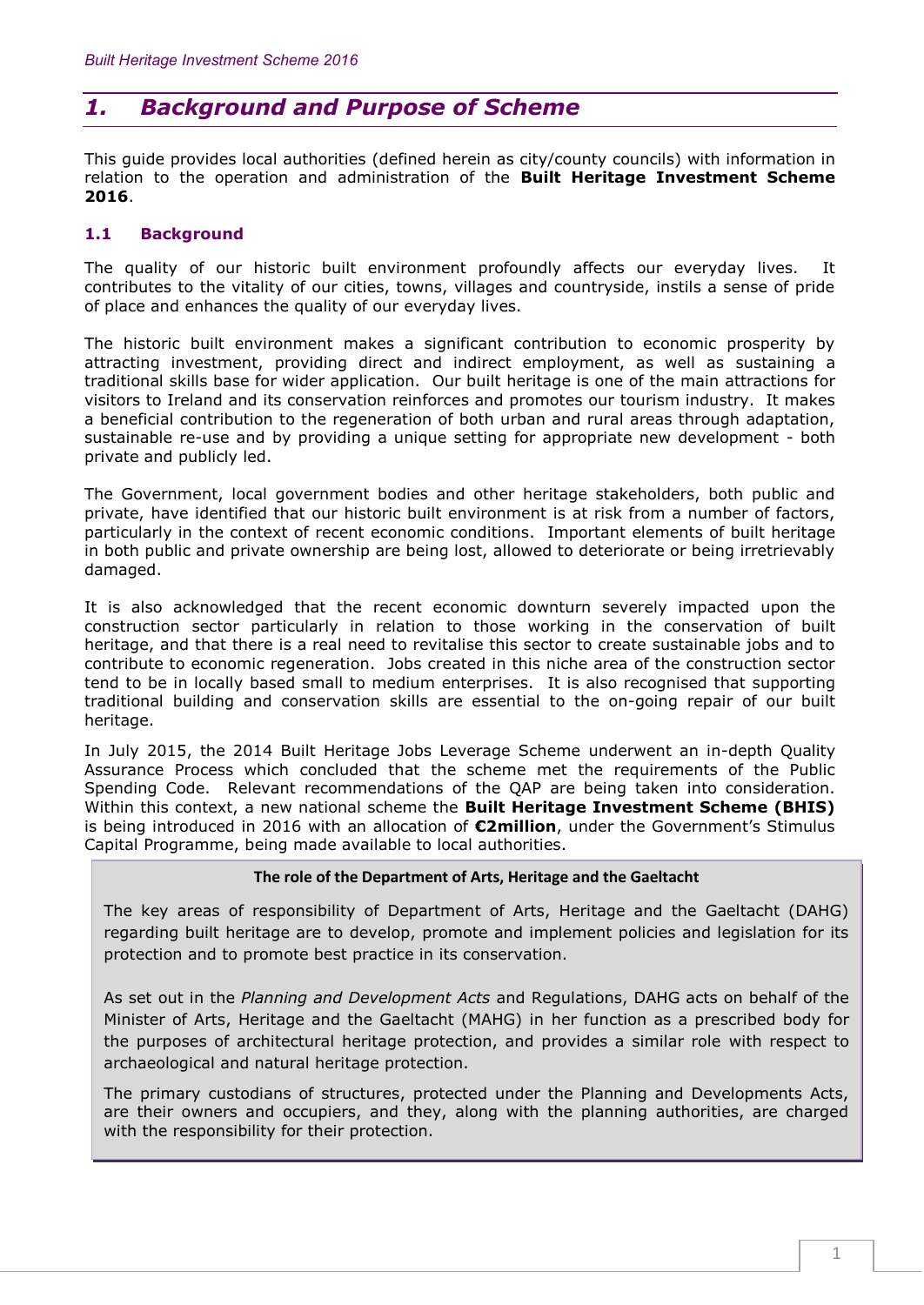#### **1.2 Purpose of Scheme**

The Built Heritage Investment Scheme (BHIS) was developed to assist with the repair and conservation of structures that are protected under the *Planning and Development Act 2000* (as amended). In certain cases, the scheme was also available for the conservation of structures within Architectural Conservation Areas (ACAs) where, in the opinion of the local authority (LA), a need for works to enhance the character and appearance of an ACA has arisen and has been demonstrated.

As outlined in 2014, the significant difference between BHIS and previous built heritage programmes is that the focus and priority of this scheme will be on job creation. As a result, local authorities are required to report to DAHG on the number of jobs created under this scheme.

This scheme continues seeks to leverage private capital for investment in a significant number of labour-intensive, small-scale conservation projects across the country and to support the employment of skilled and experienced conservation professionals, craftspeople and tradespersons in the repair of the historic built environment.

#### **1.3 Operation of the Scheme**

This scheme will operate for the duration of 2016, with funding to be claimed within that calendar year. The scheme will be administered by the local authorities, with each LA allocated a fixed amount from the fund of €2m as determined by DAHG.

Projects that incorporate a traditional skills training scheme may also be supported by this fund. Any such projects would be identified in discussion with the relevant local authority and would require agreement with the DAHG.

#### **1.4 Matching Funds**

Under BHIS, the **total value of all public funding provided for individual projects must not exceed 50%** including funding received from other public agencies together with, but not limited to, the SEAI, the Heritage Council, LEADER companies, other government departments and local authorities. As this is a leverage scheme **the State's contribution to each project must be matched by a minimum contribution of 50% of the total project cost from the private sector.** It should be noted that voluntary work (benefit-in-kind) or local authorities' own funds/contributions or funding from other exchequer sources cannot be used to satisfy the matching expenditure requirement.

However, if exceptional circumstances are deemed to apply, the LA may allocate funding to a project where the total public funding is 70% of the total project cost. DAHG does not anticipate that such exceptional circumstances would arise for more than 20% of a LA's total allocation.

**The LA's total allocation must be matched by an equal contribution from private funds.** For example, if a LA is allocated €50,000, a minimum of €50,000 of private funds must be spent.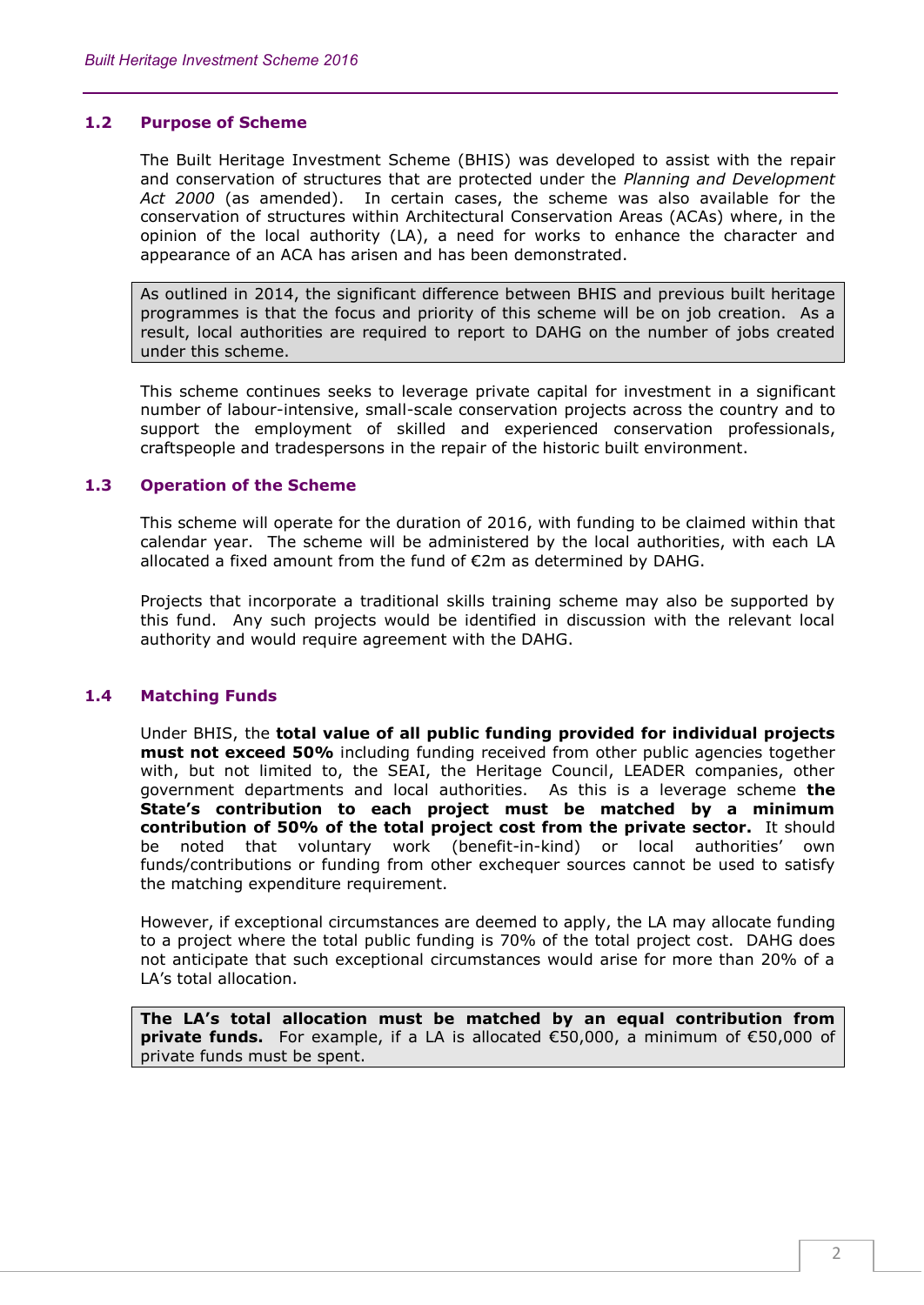## *2. Eligibility, Qualifying and Non-Qualifying works*

#### **2.1 Types of Eligible Structures**

The categories of structures eligible for assistance are as follows:

Protected structures<sup>1</sup> i.e. those structures included in the Record of Protected Structures (RPS) of each planning authority (refer to Section 4.4 for further information)

**Proposed Protected Structures** i.e. those structures that are proposed for inclusion in the RPS of each planning authority but have not yet been formally approved for inclusion. All proposed protected structures awarded funding under this scheme must be added to the RPS by 31 December 2015 (refer to Section 4.4 for further information)

**Structures that contribute to the character of an ACA** where, in the opinion of the LA, a need for works to enhance the general character and appearance of an ACA has arisen and where this is an objective of the planning authority (refer to Section 3.3 for further information)

#### **2.2 Public Authority Ownership/Occupation**

 $\overline{a}$ 

**Only in the event that the LA does not receive sufficient viable applications for works to privately owned structures and/or the LA's annual allocation has not been fully utilised for privately leveraged projects,** public authorities,<sup>2</sup> as owners/occupiers of protected structures, proposed protected structures or structures within an ACA, may apply for funding under this scheme having followed the appropriate application and assessment processes.

**A maximum of 20% only** of each LA's overall funding allocation can be used for structures in public ownership/occupation with no expectation of leveraging by private funds. The allocation of these apportionments of funds should be referred to DAHG in the first instance for consideration.

#### **Overall the LA's total allocation must be equally matched by private funds**.

 $1$  A protected structure includes the protected structure and its interior, the land lying within the curtilage of the protected structure and any other structures within that curtilage and their interiors and all fixtures and features which form part of the interior or exterior of any of these structures (*Planning and Development Act 2000*).

 $2$  Examples of public authorities for the purpose of this scheme include, but are not restricted to, government or other public administration, including public advisory bodies, at national, regional or local level, any natural or legal person performing public administrative functions under national law, any natural or legal person having public responsibilities or functions, or providing public services, and includes a Minister of the Government, the Commissioners of Public Works in Ireland, a local authority for the purposes of the Local Government Act 2001, a harbour authority within the meaning of the Harbours Act 1946, the Health Service Executive established under the Health Act 2004, a company under the Companies Acts, in which all the shares are held by or on behalf of a Minister of the Government, by directors appointed by a Minister of the Government by a board or other body, by a company having public administrative functions and responsibilities.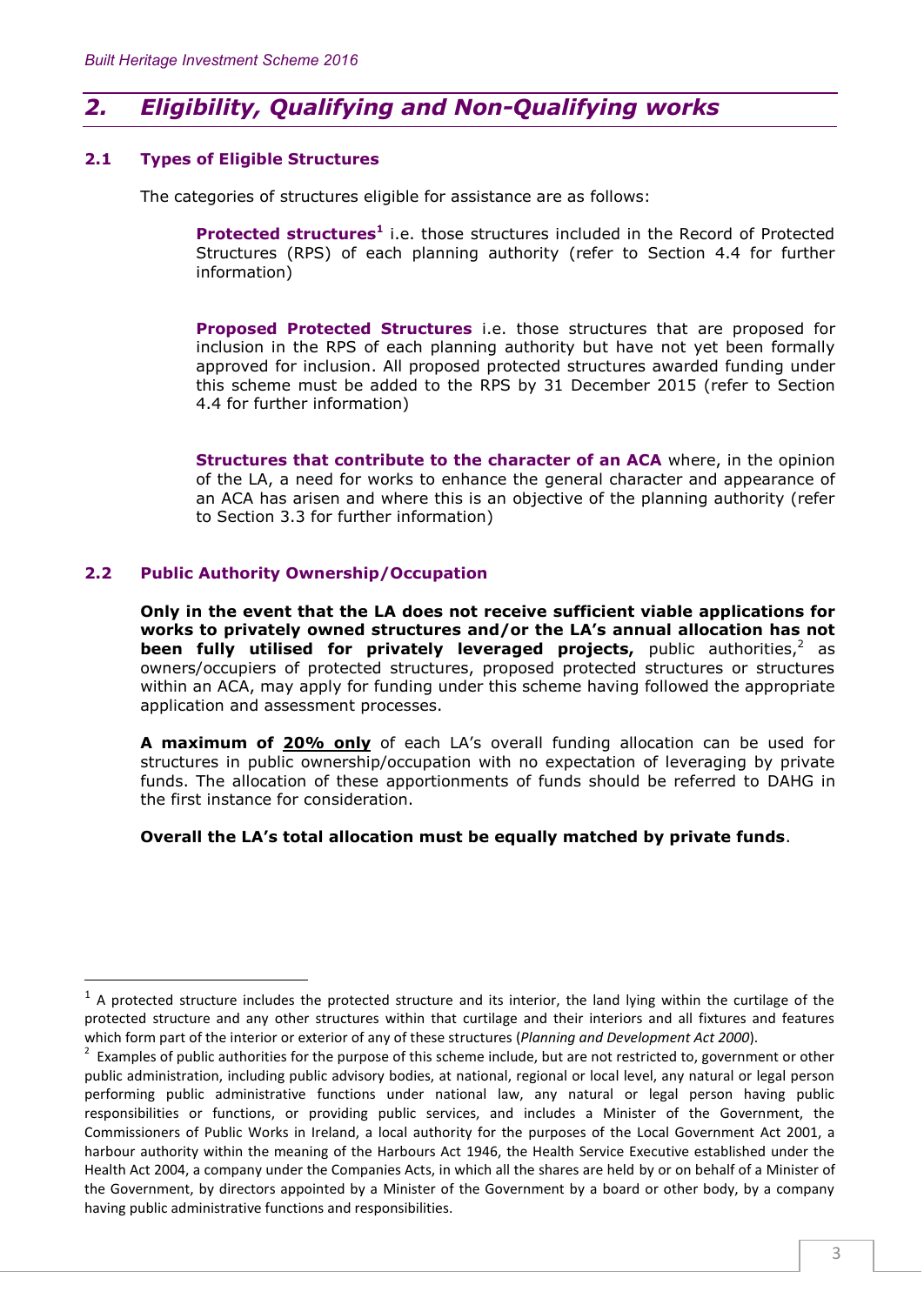#### **2.3 Applicants in receipt of related Tax Relief**

Also eligible for consideration under this scheme, if all other conditions are met, are protected structures that have received a determination under **Section 482** of the *Taxes Consolidation Act, 1997* (as amended), (formerly Section 19 of the *Finance Act, 1982*) and/or where the owner/occupier has received tax relief under the **Home Improvement Scheme** or the **Living City Initiative**. The onus, however, will be on the owner/occupier in receipt of the aforesaid tax reliefs to inform the Revenue Commissioners of any funding received through this scheme. DAHG will provide the Revenue Commissioners with a list of successful applicants under this scheme.

#### **2.4 Scope of Projects**

The minimum level of funding awarded will be **€2,500** up to a maximum of **€10,000**. It is a matter for the LA to allocate funding for projects based on a proper assessment process (see Section 3); however, priority should be given to small-scale, labourintensive projects. It is also recommended that the projects should demonstrate a range of conservation skills and should not be concentrated in a particular geographical area or on a particular type of structure.

#### **2.5 Statutory Requirements**

Works approved under this scheme must meet all statutory requirements including the need for planning permission, where appropriate. Where works are proposed to sites/monuments protected under the *National Monuments Acts 1930-2004*, proof must be provided by the applicant that the statutory requirements for notification or for ministerial consent under those Acts have been complied with. Confirmation of required notifications, ministerial consents and/or planning permissions must be provided by an applicant when making a claim for a funding awarded under this scheme. Where an applicant seeks a declaration under Section 5 or Section 57 of the *Planning and Development Act 2000* (as amended), to exempt specific works from planning control that are the subject of a funding application, the request should be processed as quickly as possible by the relevant planning authority.

Only works that would not materially affect the character of the structure, or any element of it which contributes to its special interest, may be exempted from a requirement to obtain planning permission in this way. The onus is on the applicant to comply with all other statutory requirements, such as EU Habitats Directives (if applicable), foreshore licenses (if applicable), Safety, Health and Welfare at Work legislation, and environmental and employment legislation. The attention of local authorities is drawn to: *(DAHG 2012) Strict Protection of Animal Species: Guidance for local authorities on the application of Articles 12 and 16 of the EU Habitats Directive to development/works undertaken by or on behalf of a local authority*. The publication *Bat Mitigation Guidelines* is available on DAHG's website at: [www.npws.ie/publications/irishwildlifemanuals](http://www.npws.ie/publications/irishwildlifemanuals)

#### **2.6 Qualifying Works**

All works carried out under this scheme must be **capital** works. All qualifying works should be in accordance with the standards of best practice as outlined in the *Architectural Heritage Protection Guidelines for Planning Authorities* (2011) and relevant volumes in DAHG's *Advice Series*.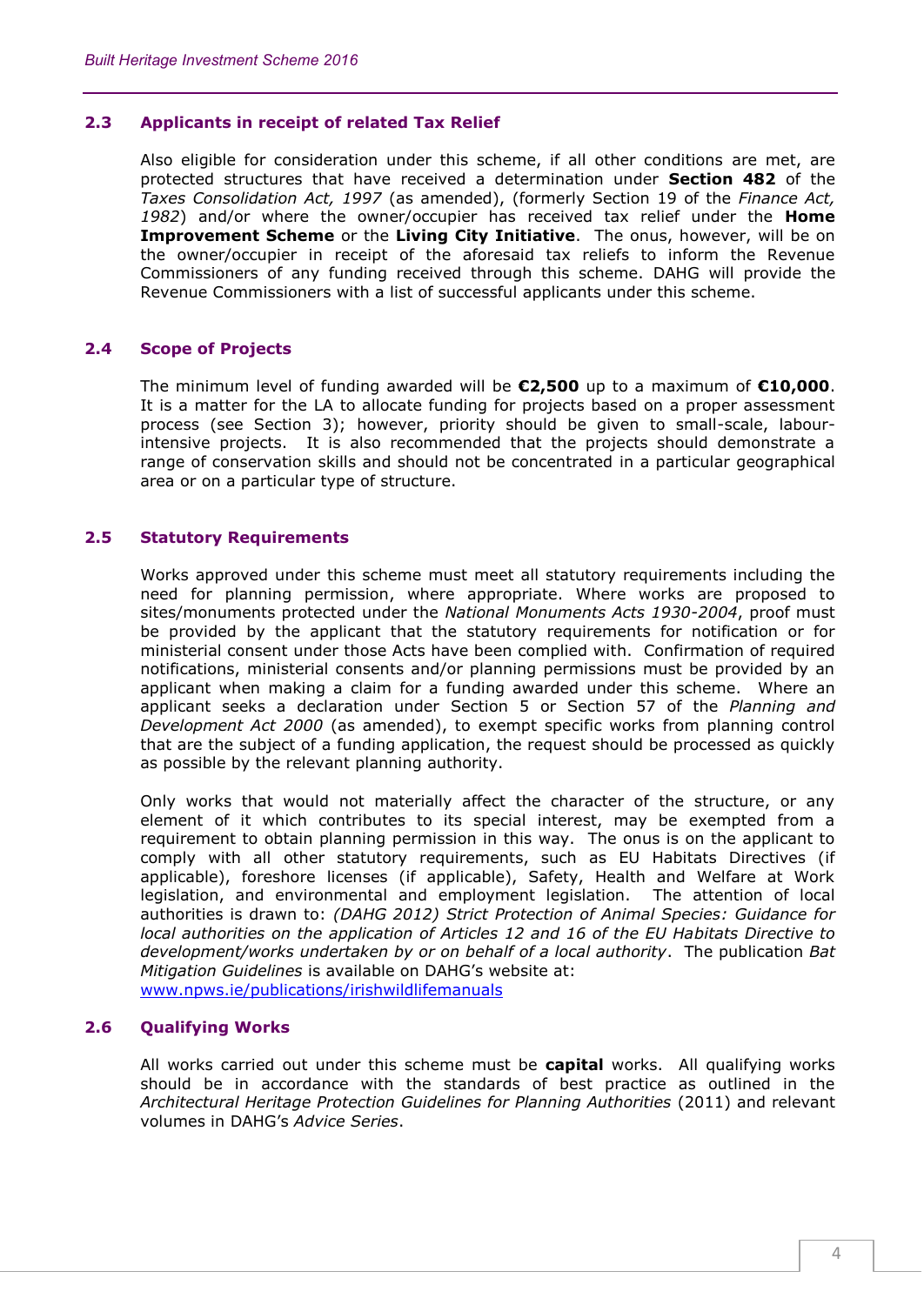## **Qualifying works include:**

|                    | Works essential to stabilise a structure or part of a structure<br>Works should involve minimal removal or dismantling of historic fabric and proposals for the<br>reinstatement of fabric should be included<br>The installation of specialist systems to monitor structural movement                                                                                                                                                                                                                                                                                                                                                                                                                                                                                                                                                                                                                                                                                                                                                                |
|--------------------|-------------------------------------------------------------------------------------------------------------------------------------------------------------------------------------------------------------------------------------------------------------------------------------------------------------------------------------------------------------------------------------------------------------------------------------------------------------------------------------------------------------------------------------------------------------------------------------------------------------------------------------------------------------------------------------------------------------------------------------------------------------------------------------------------------------------------------------------------------------------------------------------------------------------------------------------------------------------------------------------------------------------------------------------------------|
| Roofs              | Repair (or renewal) of roof structures, coverings and features<br>Works should use appropriate materials and detailing; the salvage and re-use of existing<br>slate and other materials from the structure should be a priority<br>Repairs to thatched roofs must use appropriate traditional materials and detailing<br>Works to renew damaged or missing metal sheeting, gutter linings and flashings (of materials<br>such as lead, copper or zinc) should be to appropriate detailing. Where there is a risk of theft<br>of metalwork from a roof, the use of suitable substitute materials as an interim solution may<br>be considered acceptable. In some circumstances, it may be necessary to redesign the<br>substrate to the sheeting to comply with current good practice; however the visual and<br>physical implications need to be carefully considered before changes are made<br>Roof features such as dormer windows, skylights, chimneystacks and pots, cupolas,<br>balustrades, etc. should be retained and appropriately repaired |
| Rainwater disposal | Repair or replacement of rainwater goods<br>Lead and cast-iron rainwater goods should be repaired or, where this is not feasible, replaced<br>on a like-for-like basis to ensure efficient disposal of rainwater from the building. However,<br>where there is a risk of theft or vandalism, the use of suitable substitute materials as an<br>interim solution may be considered acceptable<br>Overflows and weirs to rainwater disposal systems should be provided so that, in the case of<br>a blockage, water is visibly shed clear of the structure                                                                                                                                                                                                                                                                                                                                                                                                                                                                                              |
| al walls<br>Exter  | Works to repair external walls<br>Works to repair walls including surfaces and decorative elements, wall coverings or claddings;<br>works to remedy defects or problems that have the potential to create serious future damage<br>if left untreated, such as foundation settlement, chimney collapse, fungal attack on timber, or<br>salt migration within the fabric<br>Works to deal with issues of damp such as the provision of ventilation, and the creation of<br>French drains (subject to the requirements of the National Monuments Service in the case of<br>archaeologically sensitive sites)<br>Works to repair or replace elements set in walls such as panels, ironwork or fixtures                                                                                                                                                                                                                                                                                                                                                    |
|                    | <b>Repairs to external joinery</b><br>Works to prevent water ingress<br>Repairs to significant elements of external joinery such as windows, doors and associated<br>elements<br>Draught-proofing works to windows and doors in accordance with the Advice Series may<br>qualify (See 'Energy Efficiency Improvements' over)                                                                                                                                                                                                                                                                                                                                                                                                                                                                                                                                                                                                                                                                                                                          |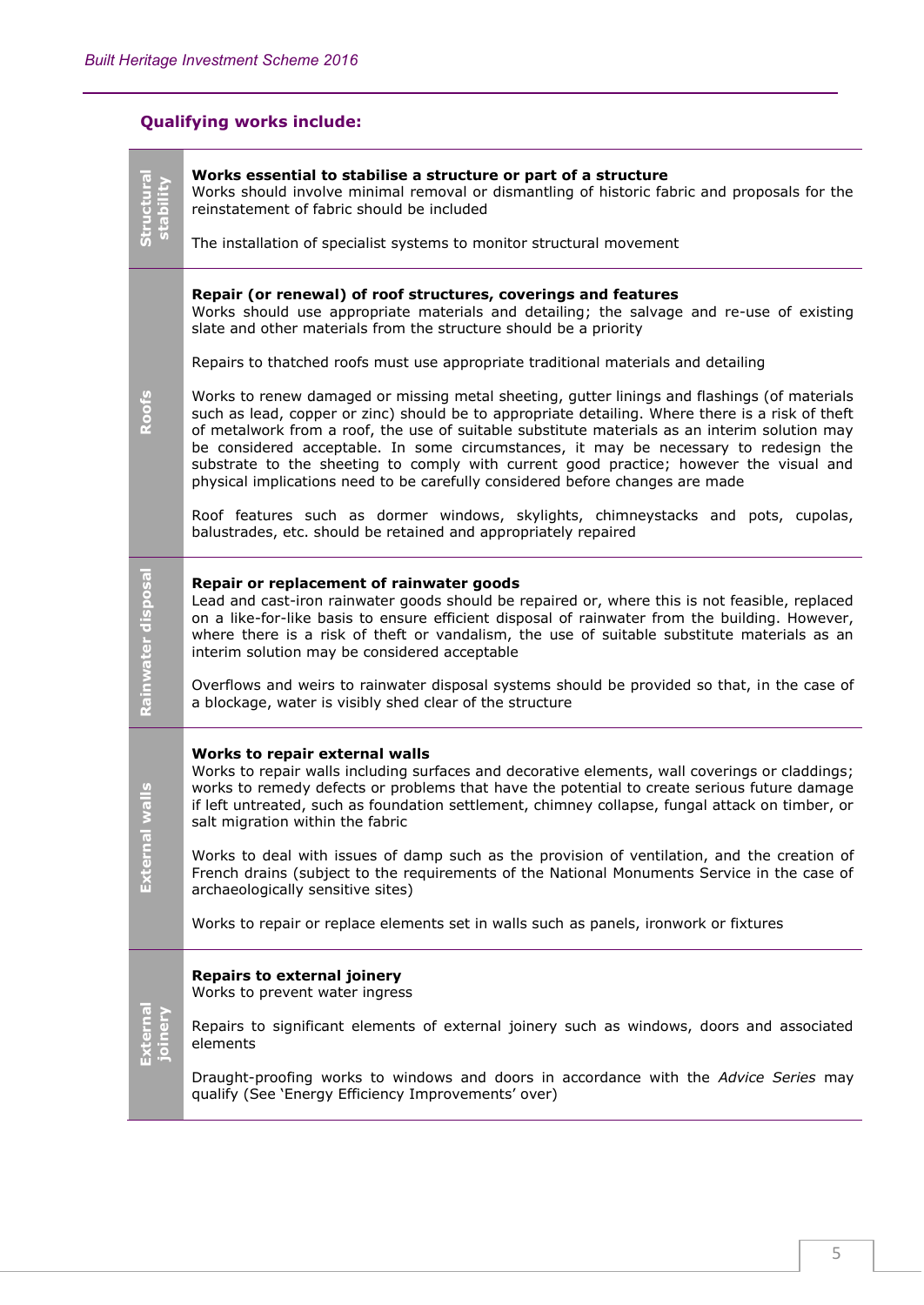## **Qualifying works (continued):**

| External Fixtures         | Repair and conservation of external fixtures<br>Qualifying fixtures may include for example urns, statues, balconies, canopies, flagpoles,<br>weathervanes and sundials that urgently need conservation<br>It should be noted that urgent structural repairs should always be given priority over the<br>conservation of fixtures. Fixtures attached to the exterior generally should be prioritised over<br>those protected from the elements                                                                                                                                                                                                                                                                                                                                                            |
|---------------------------|-----------------------------------------------------------------------------------------------------------------------------------------------------------------------------------------------------------------------------------------------------------------------------------------------------------------------------------------------------------------------------------------------------------------------------------------------------------------------------------------------------------------------------------------------------------------------------------------------------------------------------------------------------------------------------------------------------------------------------------------------------------------------------------------------------------|
| <b>Interiors</b>          | Repair and conservation of internal structure and features<br>This includes repairs to internal structural elements such as floors, walls, staircases and<br>partitions<br>Works to conserve significant decorative historic features such as wall and ceiling<br>plasterwork, interior joinery and fittings and decorative elements as appropriate                                                                                                                                                                                                                                                                                                                                                                                                                                                       |
| Machinery                 | Repair of machinery which is an integral part of a structure<br>Machinery which qualifies may include moving parts of buildings of industrial heritage interest<br>or scientific interest, or machinery such as stage machinery for historic theatres or service<br>installations such as early or historic lifts, plumbing mechanisms and heating systems                                                                                                                                                                                                                                                                                                                                                                                                                                                |
|                           | Works to stabilise or protect masonry or other elements at risk                                                                                                                                                                                                                                                                                                                                                                                                                                                                                                                                                                                                                                                                                                                                           |
| nergy efficienc<br>rement | Works to increase the thermal performance and energy efficiency of the building in<br>line with the relevant Advice Series guidance<br>In order to qualify the works must be appropriately detailed and specified by a qualified<br>conservation professional. The building must be in good repair and well-maintained.<br>Qualifying energy efficiency works may include:<br>Draught-proofing of windows, doors and other openings<br>$\circ$<br>Attic/loft insulation to pitched roofs<br>$\circ$<br>Replacement of outdated services with high-efficiency units and updated controls<br>$\circ$<br>Repair and upgrading of historic window shutters<br>$\circ$<br>Installation of appropriately detailed secondary glazing<br>$\circ$<br>Insulation of suspended timber floors<br>$\circ$              |
| <b>ACAS</b>               | Works to structures which contribute to the character of an ACA<br>Repair works to the exterior of a structure which contributes to the character of an ACA or<br>repairs to its main structural elements<br>This includes the reinstatement of architectural features where appropriately detailed and<br>specified such as sash windows, shopfronts, railings or similar only where the<br>reinstatement is essential to the design and character of the historic building,<br>townscape or street. It should not include works of conjectural reconstruction and details<br>of features should be based on sound physical or documentary evidence<br>Works such as repair and/or redecoration schemes for multiple buildings may be considered<br>where this is an objective of the planning authority |
| <b>Services</b>           | Works to functional services for example electricity, gas, heating and drainage only where                                                                                                                                                                                                                                                                                                                                                                                                                                                                                                                                                                                                                                                                                                                |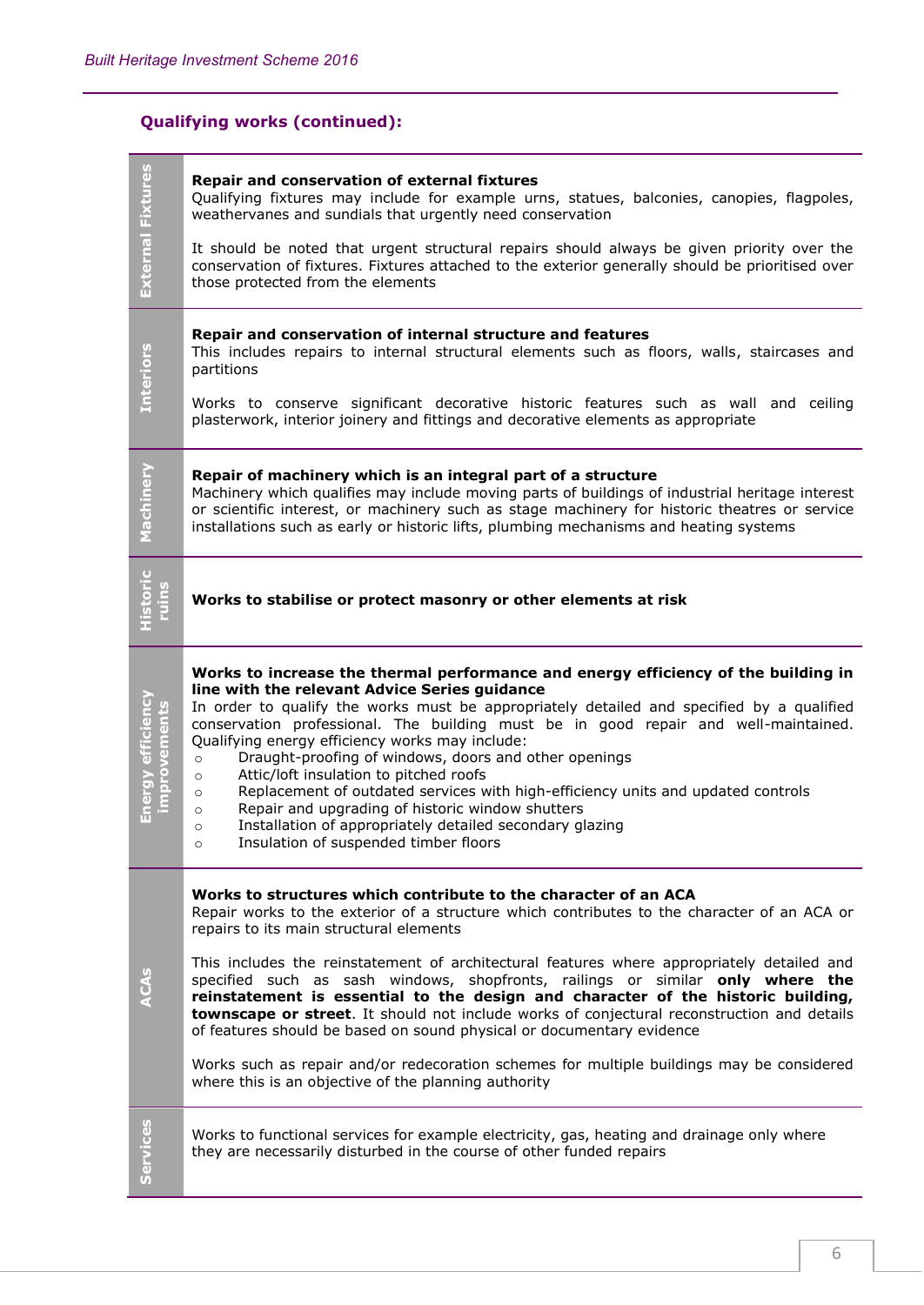### **Qualifying works (continued):**

| Temporar<br>works    | Works to reduce the risk to a structure from collapse or partial collapse, weather damage,<br>fire, vandalism and unauthorised access. Such works should ensure the maintenance of<br>adequate ventilation of the structure and the protection of significant features of the building<br>from endangerment |
|----------------------|-------------------------------------------------------------------------------------------------------------------------------------------------------------------------------------------------------------------------------------------------------------------------------------------------------------|
|                      | In exceptional circumstances, where it is considered necessary to remove fixtures or features<br>of interest for safe-keeping, this shall be conditional on the inclusion of acceptable proposals<br>for their secure storage for later reinstatement within a stated timeframe                             |
| Other<br>works       | A case may be made by the applicant and/or the LA for other works not listed above which<br>they deem to be of exceptional importance                                                                                                                                                                       |
| Professional<br>fees | Professional fees incurred for the portion of works funded to include surveys and method<br>statements indicating methods and sequence of works, on site supervision and monitoring,<br>reasonable travel and subsistence costs and sign-off on project                                                     |
|                      | The funding of a Conservation Assessment to inform the methodology and specification of the<br>works                                                                                                                                                                                                        |

## **2.7 Non-Qualifying Works include:**

| Routine<br>vorks | Routine maintenance and minor repairs<br>Works of this nature are considered to be the duty of the owner/occupier and should be carried<br>out on a regular basis to protect a structure from endangerment                                                                                |
|------------------|-------------------------------------------------------------------------------------------------------------------------------------------------------------------------------------------------------------------------------------------------------------------------------------------|
| Alterations      | <b>Alterations and improvements</b><br>All new works to a structure, for example the installation or renewal of damp-proofing, loft<br>conversion and extensions do not qualify with the exception of energy efficiency improvement<br>works outlined in Section 2.6                      |
| Demolition       | <b>Demolition</b><br>Works to demolish or remove any part or element of a protected structure do not qualify<br>except where the project involves careful dismantling prior to reinstatement or the removal of<br>later work which alters or obscures the original design of the building |
| Restoration      | <b>Restoration and Reconstruction</b><br>Works of conjectural reconstruction where there is no sound physical or documentary evidence<br>of the earlier state of the structure of element                                                                                                 |
| essential        | <b>Non-essential works</b><br>Works that are not essential to secure the conservation of the structure                                                                                                                                                                                    |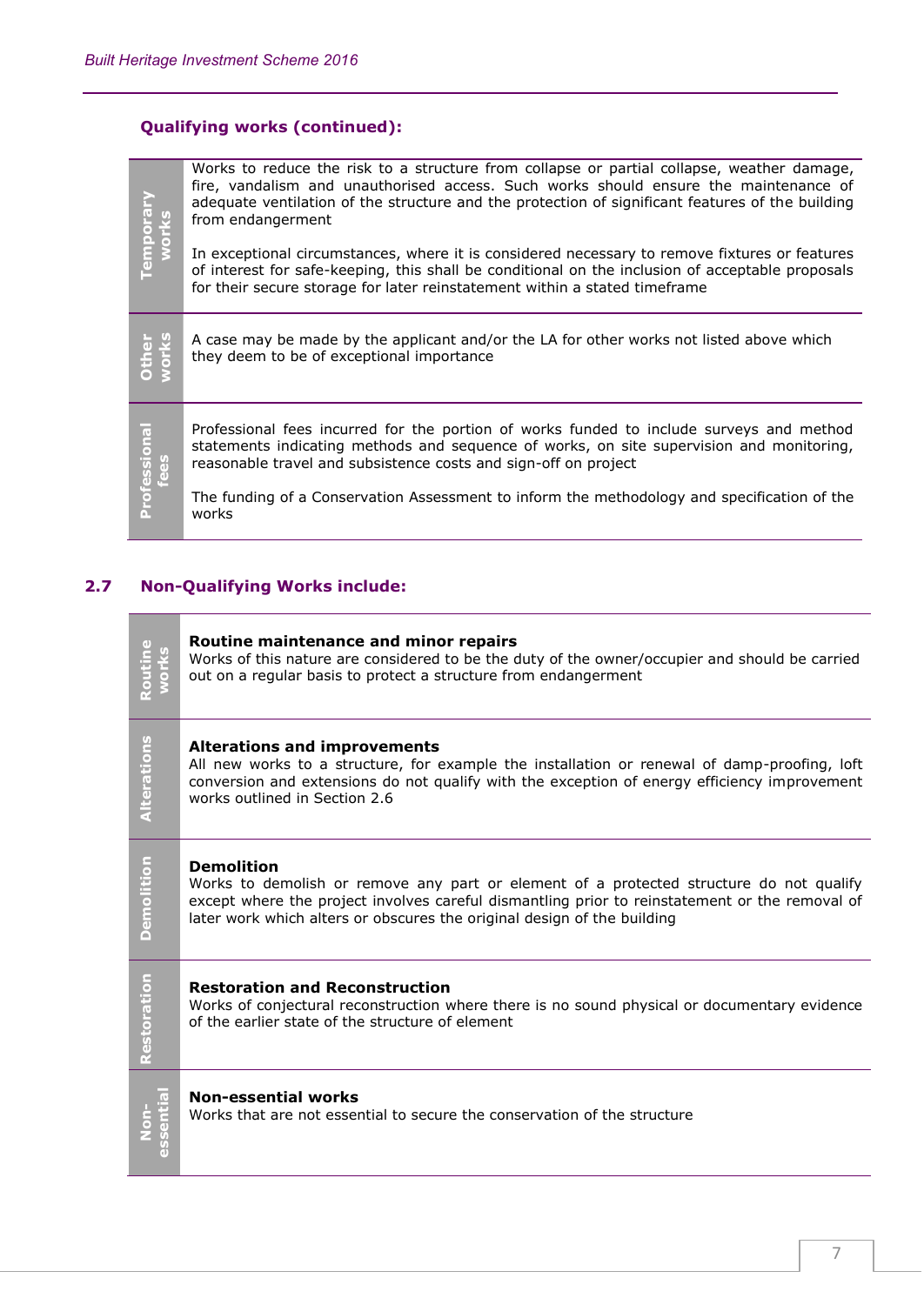F

## **Non-Qualifying Works (continued):**

|                   | <b>Pre-existing works</b><br>Works that have commenced before notification of funding approved under the scheme<br>has been received or where works have commenced before the LA has undertaken an<br>inspection of the building for which works are proposed                                                                                                                                                                                                                                                                                                                                                                                                                                                                                                          |
|-------------------|------------------------------------------------------------------------------------------------------------------------------------------------------------------------------------------------------------------------------------------------------------------------------------------------------------------------------------------------------------------------------------------------------------------------------------------------------------------------------------------------------------------------------------------------------------------------------------------------------------------------------------------------------------------------------------------------------------------------------------------------------------------------|
| External Walls    | External walls and damp-proofing<br>The removal of render from a previously rendered exterior and associated repointing are<br>excluded except where these are inappropriate later interventions that are damaging the<br>historic fabric<br>The application of tanking or waterproof plasters to combat damp problems<br>Works to install a new damp proof course, whether a physical or a chemical one                                                                                                                                                                                                                                                                                                                                                               |
|                   | <b>External joinery</b><br>The fitting of double-glazed units into the existing or new sashes or casements<br>The fitting of storm glazing<br>The replacement of historic glass with energy-efficient glass                                                                                                                                                                                                                                                                                                                                                                                                                                                                                                                                                            |
| Energy efficiency | <b>Energy efficiency</b><br>The installation of micro-renewables such as photo-voltaic panels or wind turbines<br>The application of external wall insulation does not qualify except where an insulated<br>render can be applied that would not require the removal of historic render and would be<br>of a thickness appropriate to the architectural detailing of the building.<br>The application of appropriate internal wall insulation will not qualify except in<br>$\circ$<br>circumstances where no architectural features will be impacted upon and where the<br>'breathability' of the overall structure is not adversely affected.<br>Insulation of solid floors will not qualify except where the historic floor has<br>$\circ$<br>previously been lost. |
|                   | <b>Public Realm Works (ACAs)</b><br>In the case of ACAs, public realm works will be excluded                                                                                                                                                                                                                                                                                                                                                                                                                                                                                                                                                                                                                                                                           |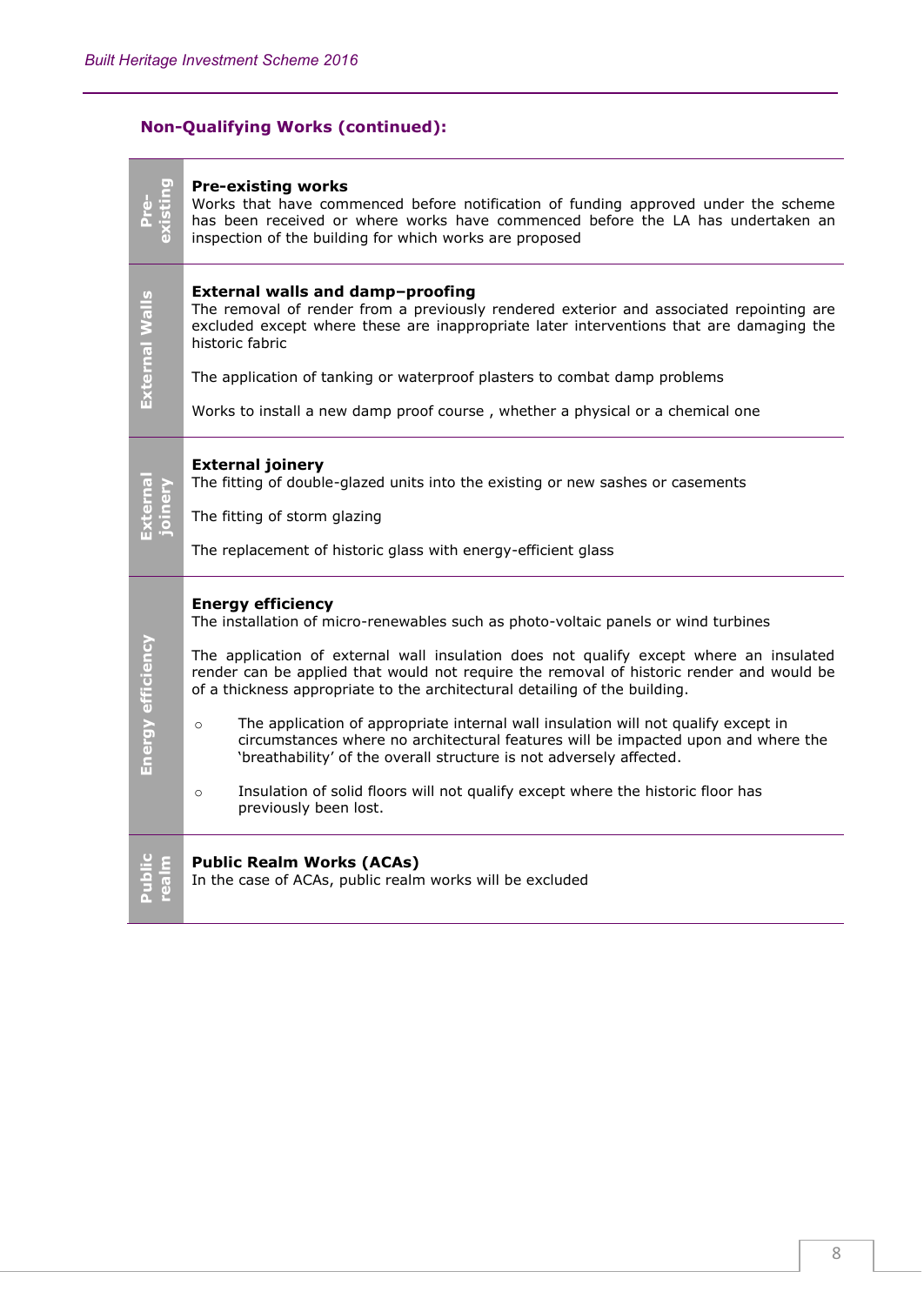## *3. The Application and Assessment Process*

## **Overview of Process**

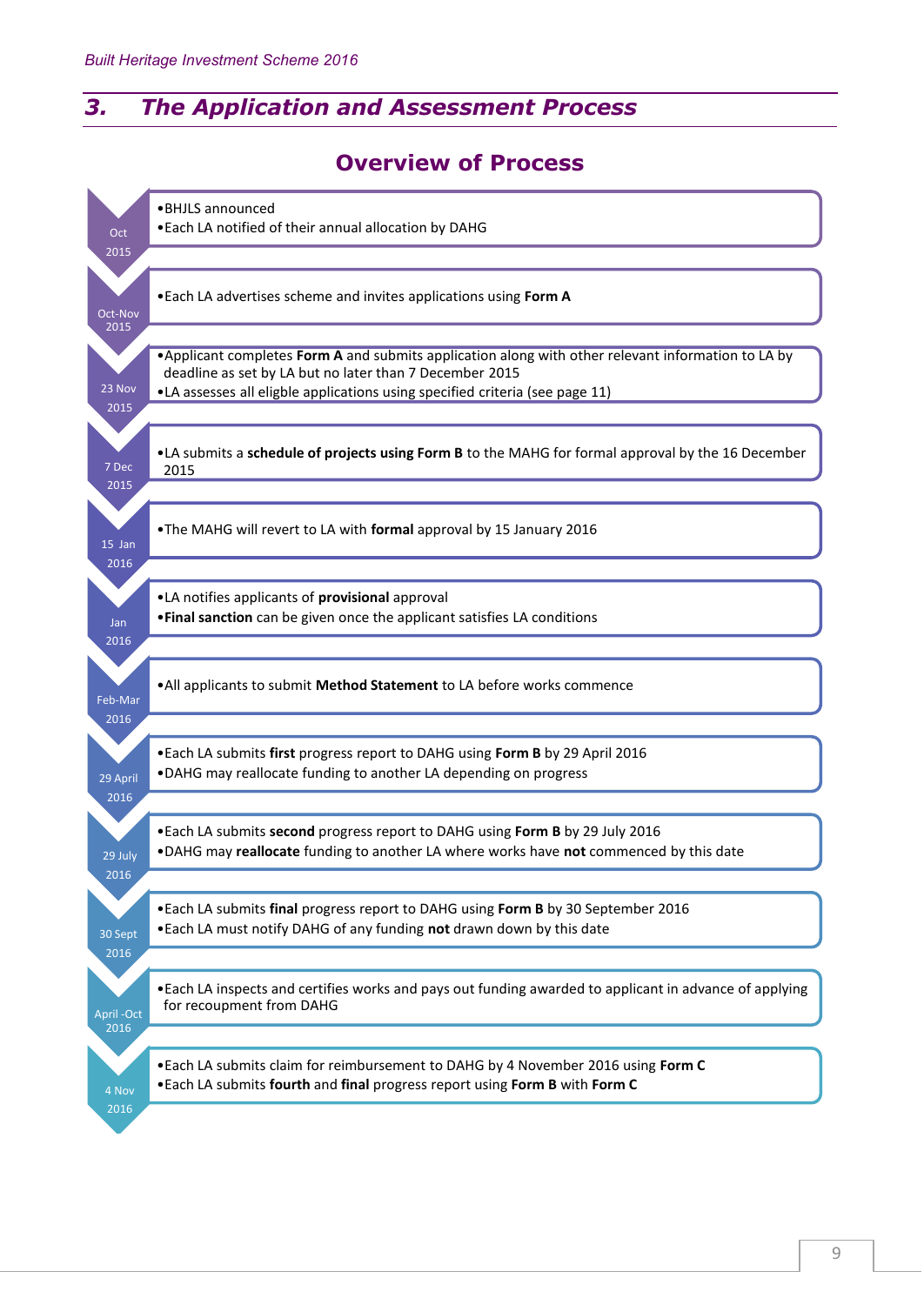#### **3.1 Overview**

It is matter for each LA to advertise, assess and approve applications for consideration under the scheme and to inspect and certify works to ensure they have been completed in accordance with best conservation practice.

A public information leaflet regarding this scheme is being issued to each LA for distribution to the public through its offices and website and any other relevant area e.g. libraries, public buildings, etc.

The LA is requested to post an electronic copy of this circular, the public information leaflet and the relevant application form on its website.

LAs should ensure that the amount of funding sought will provide an **employment benefit** and is likely to make a **significant contribution** to eliminating risk and preventing the further deterioration of a protected structure.

LAs should also ensure that conservation works proposed by the applicants will be **overseen by appropriately qualified conservation professionals**. DAHG recognises that there may be exceptions to this where the specific expertise lies with the practitioner, e.g. a thatcher.

Each LA should assess each application using the criteria set out in **Section 3.5**. Where applications meet the terms and conditions of the fund, an **inspection** of the eligible structure shall be carried out by the Architectural Conservation Officer (ACO) or, where an ACO is not employed, by a member of the LA's professional staff competent to undertake this function.

#### **3.2 The Application Process for Owners/Occupiers**

Applications for funding under BHIS must be made by the applicant for eligible structures directly to the relevant LA (using **Form A**) by a deadline set by the LA but no later than **7 December 2015**. The LA may at its discretion accept applications after the closing date.

Where an applicant is not the owner of an eligible structure, the applicant will need to accompany **Form A** with a letter from the owner declaring that the applicant has the owner's permission to carry out the work. LAs should satisfy themselves regarding the status of the property owner and seek appropriate evidence of ownership of a property prior to processing the applications.

In cases where the structure is in the ownership of a LA, or where a LA is providing financial assistance for works to an endangered structure under Section 59 of the *Planning and Development Act 2000* (as amended) or is carrying out or arranging to carry out works to an endangered structure under Section 69 and/or Section 70 of said Acts, the application can be made by a designated officer of that LA countersigned by the relevant Director of Services of LA.

As this is a leverage scheme targeted at job creation it is essential that applicants supply details to the LA regarding the **employment benefit** of the scheme including the estimated **total number of days** (a day is defined as 8 hours for the purposes of this scheme) of employment required for the duration of the project (to include construction, professional staff and others) and also the estimated amount of **privately leveraged funding**.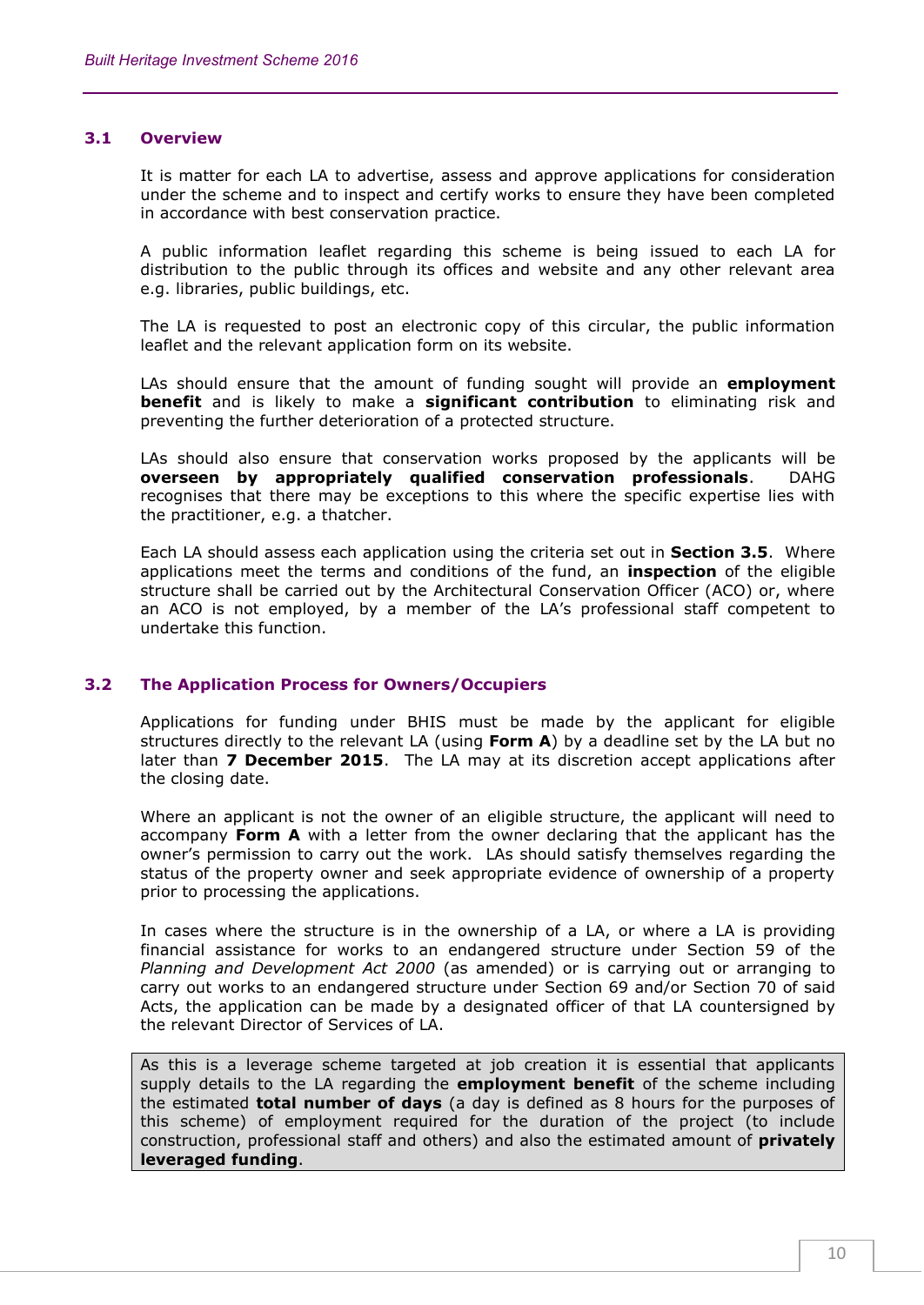Applicants should be informed by local authorities that proposed works should be fully in accordance with best practice standards as outlined in DAHG's *[Architectural Heritage](http://www.ahg.gov.ie/en/Publications/HeritagePublications/BuiltHeritagePolicyPublications/Architectural%20Heritage%20Protection%20Guidelines%20(2011).pdf)  [Protection Guidelines for Planning Authorities](http://www.ahg.gov.ie/en/Publications/HeritagePublications/BuiltHeritagePolicyPublications/Architectural%20Heritage%20Protection%20Guidelines%20(2011).pdf)* (2011) and in the DAHG's conservation *[Advice Series](http://www.ahg.gov.ie/en/Publications/HeritagePublications/BuiltHeritagePolicyPublications/)* publications. Consideration must also be given to the Archaeological and the Planning Process guidelines issued by the National Monuments Service, and guidance leaflets issued by National Parks and Wildlife in relation to habitats and species where appropriate.

#### **3.3 Applications in respect of an ACA**

No more than 20% of a LA's allocation may be directed towards ACAs.

#### **3.4 Photographs**

DAHG requests that LAs seek applicants/owners' permission at application stage to use external images (if requested) for DAHG to advertise or publicise this scheme.

#### **3.5 The Assessment Process**

It is recommended that eligible applications received by the LA should be assessed by an expert panel within the LA in a timely manner in order to meet the deadline stated. Where an application form is not fully completed, an applicant should be notified as soon as possible and requested to submit any outstanding information. All eligible applications should be assessed under the following equally weighted criteria:

#### **1. Significance of the Structure**

The *Planning and Development Acts 2000* (as amended) require that a protected structure be of **special interest** under one or more of the following categories: **architectural, historical, archaeological, artistic, cultural, scientific, social and technical** and it is a matter for the LA to determine the appropriate level of significance. DAHG's National Inventory of Architectural Heritage (NIAH) may assist in determining the significance of a structure if it has been included in a NIAH survey [\(www.buildingsofireland.ie\)](http://www.buildingsofireland.ie/).

#### **2. Effectiveness of the Works**

This relates to the **value of work**s being undertaken in securing the survival of the structure in the medium to long term particularly where there are safety, fire or security risks, where there is a risk of water ingress and/or dry rot, where there is evidence of critical damage or loss to the historic fabric (including any significant features, decoration, or artefacts, etc), where there is active structural movement, where the rate of decay has accelerated or where other extenuating circumstances apply. Applicants should explain how the amount of funding sought demonstrates **value for money** and makes a **significant contribution** to eliminating such risks and prevent further deterioration of the structure, thus ensuring its survival into the future.

#### **3. Employment Benefits**

The **value of job creation** for the particular project should also be taken into consideration including the estimated total number of days (a day is defined as 8 hours for the purposes of this scheme) of employment required for the duration of the project (to include construction, professional staff and others) and types of jobs created. The applicant should provide at application stage (and again at recoupment stage) details regarding the employment benefit of the scheme.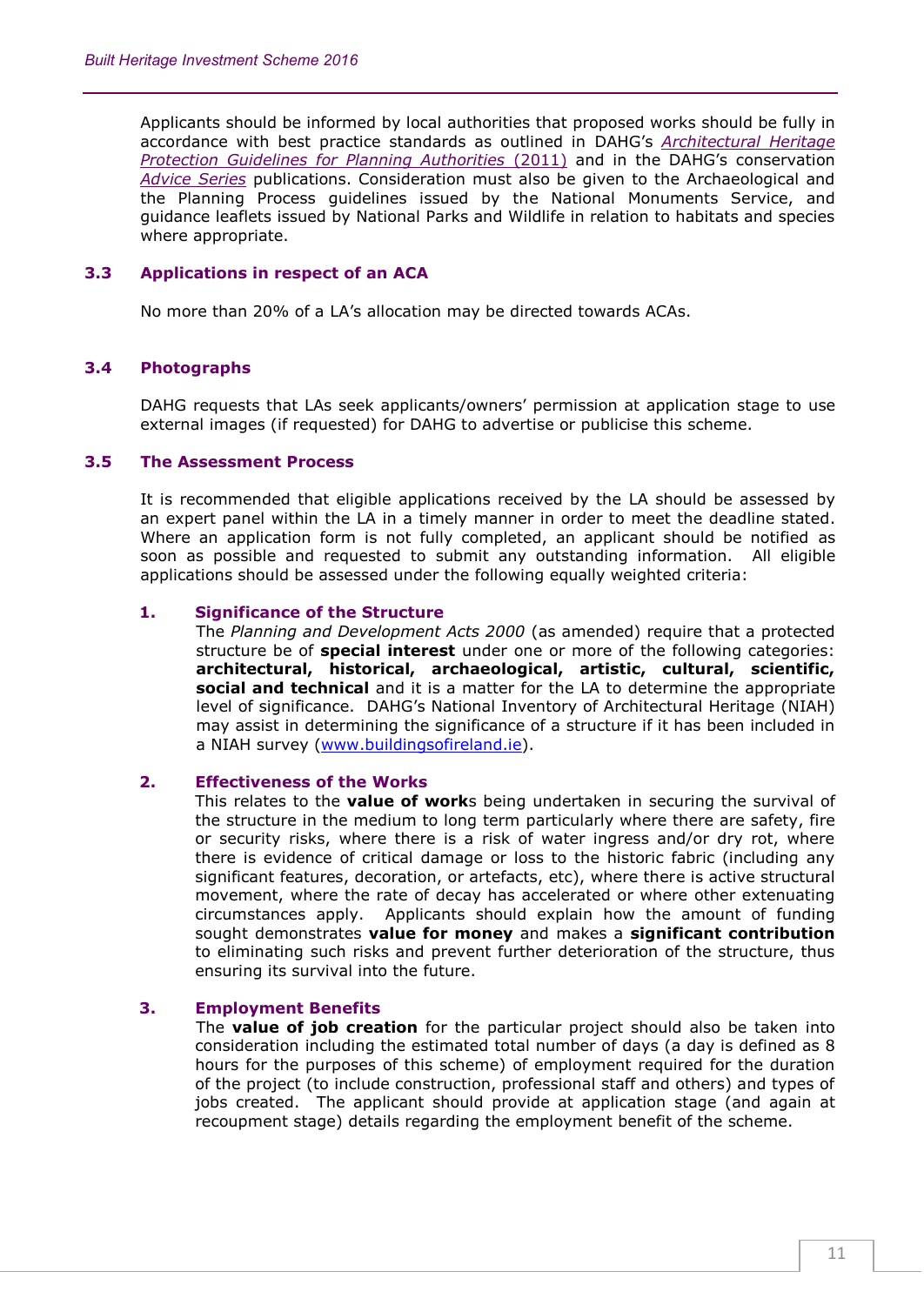#### **3.6 Schedule of Projects**

The LA is required to submit a provisional schedule of projects to DAHG using **Form B** by **16 December 2015. The MAHG will formally approve projects for funding**. Information required on **Form B** includes the list of projects, location, applicant details, amount of funding sought and provisionally approved, total project value, amount of leveraging, progress of project and number of days of employment provided. **This form must be verified and accompanied by a cover note signed by the relevant Director of Services**.

#### **3.7 Notification of Funding Awarded**

Following formal approval of projects by the MAHG, local authorities should notify successful applicants of **provisional** offers of funding. This notification should detail the level of funding approved, the timeline for the completion of works and the terms and conditions of the award in sufficient time to enable the applicant to complete the works and recoup funding by the required deadlines. Final sanction can be given once the applicant satisfies any outstanding conditions including provision of a method statement if requested.

Projects awarded funding under this scheme will be published on the DAHG website [www.ahg.gov.ie](http://www.ahg.gov.ie/) and should also be published on the LA's own website.

#### **3.8 Regular Progress Reports (Form B)**

LAs are required to update and submit **Form B** at regular intervals to include:

- the progress of works
- the amount of funding claimed (if any)
- the amount of private funding leveraged (if any), and,
- the amount of days of employment generated (if any)

**Form B** must be submitted to DAHG on **28 April 2016, 29 July 2016, 30 September 2016** and **4 November 2016**. In all cases, **Form B** must be signed (on cover note) by the relevant Director of Services.

#### **3.9 Monitoring of Project Progress**

It will be a matter for the LA to monitor progress of projects to ensure that works will be completed and the claim for funding is submitted by the applicant to the LA by the required deadlines. Where works are not proceeding in accordance with the deadlines as set out by the LA, an authority may, at its own discretion, withdraw the award of funding for the project and reallocate to another project. DAHG must be informed of all reallocations of funding.

Please note that DAHG may carry out inspections of structures being considered for funding or inspections of structures approved for funding if deemed necessary.

#### **3.10 Reallocation of Funding**

For a project which was awarded funding and that has not commenced works by **31 August 2016**, this should be indicated in **Form B**. Following consultation with the relevant LA, DAHG reserves the right to reallocate funding to another LA.

For any funding that is not yet drawn down by successful applicants by **30 September 2016**, this should be indicated in **Form B** when submitted to DAHG.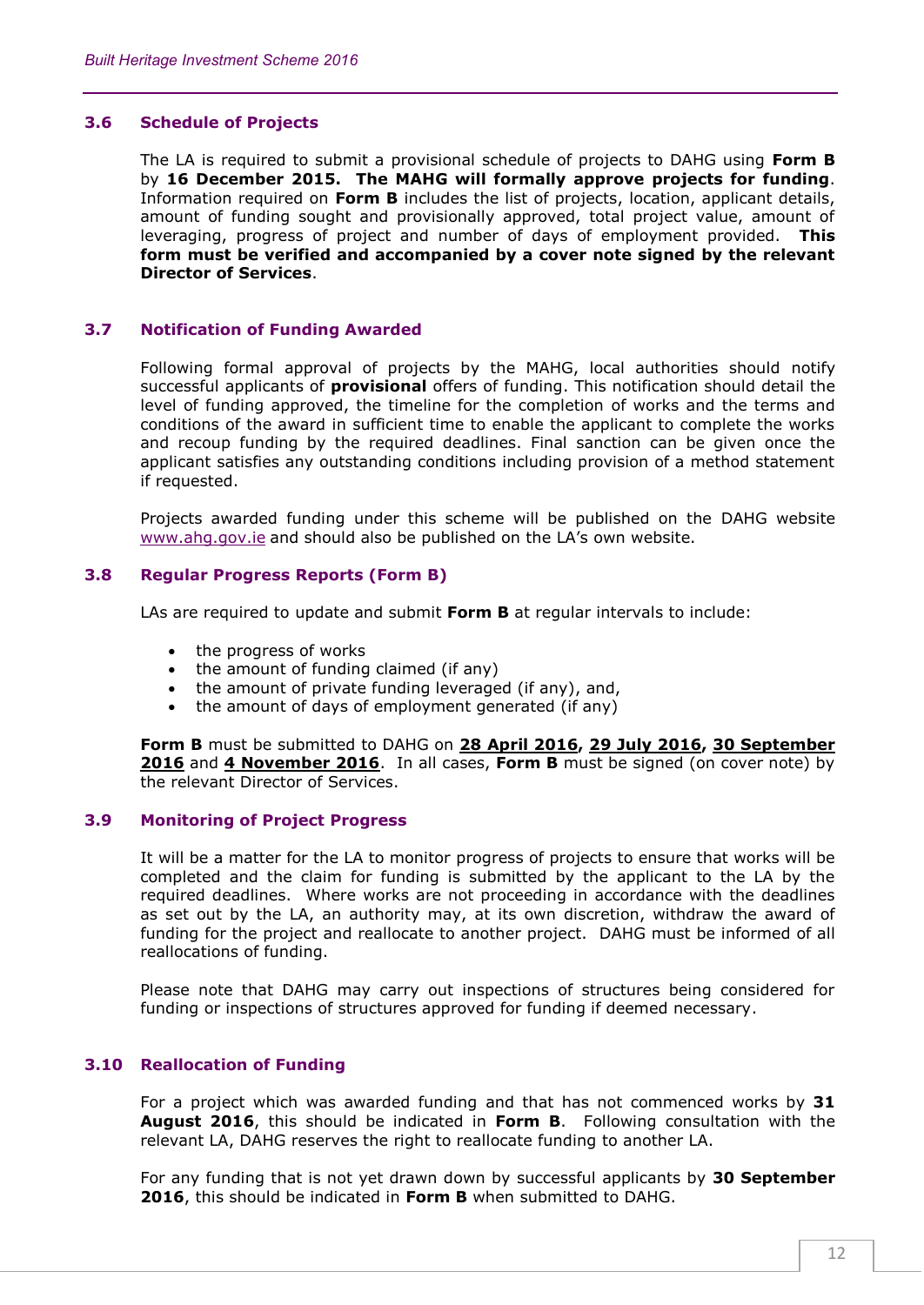#### **3.11 Method Statement**

It is recommended that a **Method Statement**, drawn up by appropriately qualified conservation professionals, should be submitted by all applicants who have received provisional approval of funding but before works commence. If a Conservation Plan or Method Statement has already been commissioned for a project, the LA may at its discretion accept this documentation as part of an application if it fulfils the criteria contained within this guidance circular. It is up to the LA to determine whether supplementary material is required (e.g. dendrochronology reports, archaeological reports, technical research, joinery and material analysis, analytical and threedimensional drawings, detailed historical research, bat-surveys, etc.)

#### **Brief Guidance Note on Method Statements**

The Method Statement should describe the condition of the structure and detail the conservation methodology that will be used. The Method Statement should be appropriate to the nature and scale of the proposed works e.g. a method statement in relation to re-thatching will not require as much detail as one for structural or masonry repairs.

Proposed works must adhere to **best conservation practice** and should aim to employ methods of minimal intervention. Works should be based on a proper understanding of the structure, and make use of appropriate materials. Their overall aim should be to arrest further deterioration by addressing what is causing risk to the structure. Replacement of original material should be kept to a minimum and should only be carried out when absolutely necessary. Proposed works should only be undertaken by appropriately qualified **conservation practitioners** who have experience of historic materials and techniques. In summation, a Method Statement should include:

#### **1. A concise description of the existing structure**

This should be a concise description of the structure as it currently exists, noting all its salient features, its appearance, setting, form, condition, present function, significance, brief architectural history (if available) and the materials it is composed of. A site location map of suitable scale and quality clearly marked must also be provided.

#### **2. A concise description of the works proposed**

This should identify the issues that are causing risk, what remedial works are proposed, how the work will be done, what materials will be used and how the fabric of the building will be conserved. It must include relevant plans, drawings and supporting visual media such as photographs or other illustrations and should typically address the following (but by no means exclusive) issues:

- a) Are the works temporary or permanent?
- b) What types of repairs are being proposed and in which locations?
- c) What treatment/replacement of damaged fabric is envisaged?
- d) What replacement materials (if any) will be incorporated?
- e) Details of on-site supervision and monitoring
- f) A brief schedule or sequence of works
- g) An estimated project cost

#### **3. An impact statement and proposed mitigation measures (if applicable**)

This should address any likely impact of works on a structure and outline ways of mitigating adverse impacts. Mitigation may for example include design, timing and methodology (i.e. roof repairs timed to avoid interfering with bat colonies or rendering works timed to allow lime mortar to set), reversibility, careful choice of materials, etc.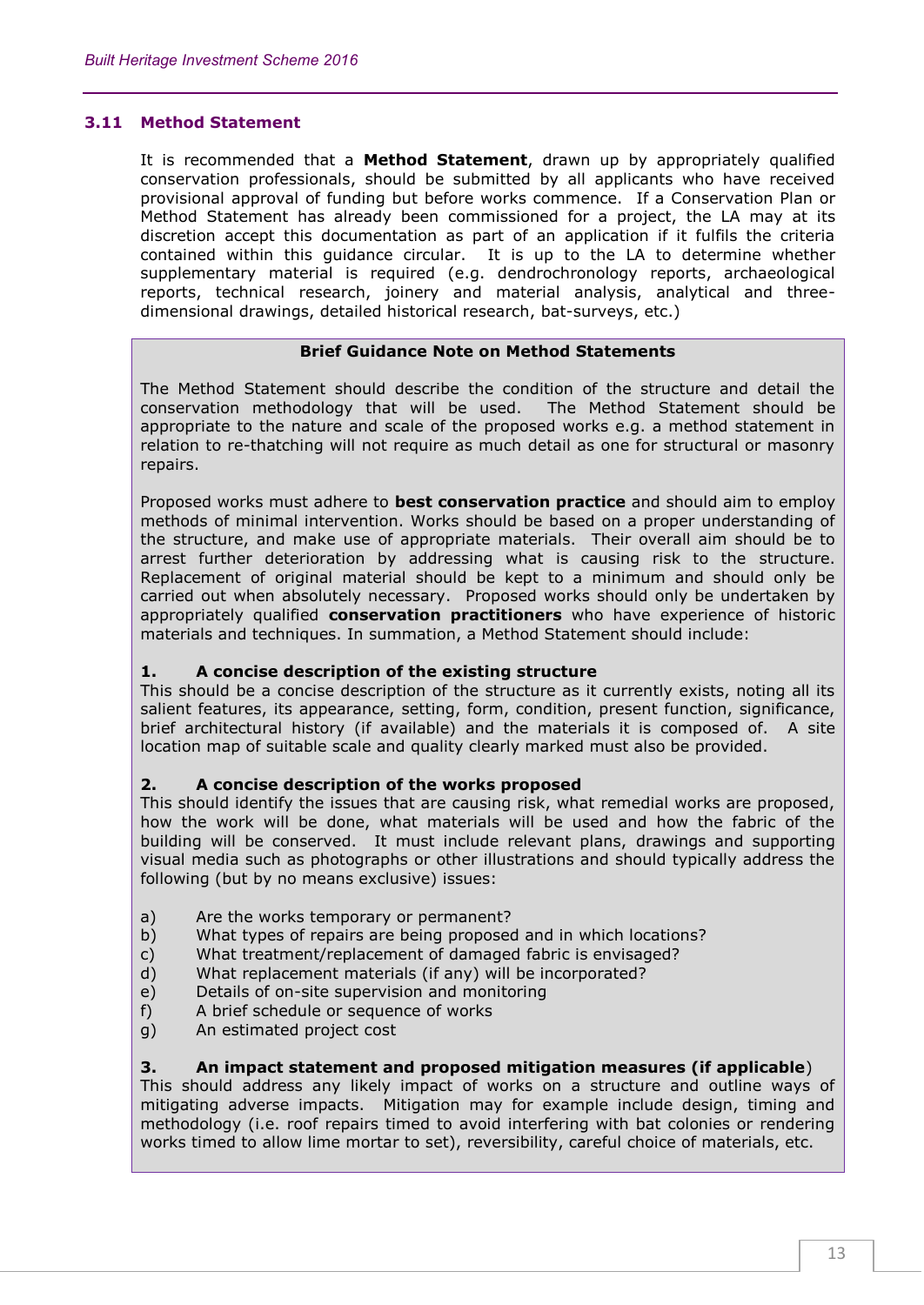## *4. The Recoupment of Funding*

#### **4.1 Overview of Recoupment process**

The local authorities are responsible for payment of funds approved under the scheme; within the terms of the local authorities own financial management procedures, to successful applicants **in advance** of seeking recoupment from DAHG. **All works must be completed and certified by the LA** before the applicant can seek the payment of funding. In order for the LA to fully complete Forms B and C the successful applicants must supply to the LA details regarding the final employment benefit of the scheme including the total number of days of employment for the duration of the project (a day is defined as 8 hours for the purposes of this scheme) and also the final amount of funding privately leveraged.

Once payment to an applicant has been made, the LA must complete and return **Form C** to DAHG by **4 November 2016** to recoup funding. This form must be signed by the ACO or a member of the LA's professional staff with oversight of the project and countersigned by the City or County Manager or Director of Services. The form **must** be accompanied by proof of payment of funding to all successful applicants e.g. printout from Agresso or similar financial system (showing both the applicant's name and the date of payment). DAHG would encourage local authorities to submit photographs of works (before and after) for a representative sample of projects and to accompany this with a short summary report of completed project works.

Claims to DAHG may be submitted at any time before 4pm Friday **4 November 2016** upon completion of works. **Any funding unclaimed by the due date will be forfeit.**

**Local Authorities may submit claims for reimbursement at any stage to DAHG from April to 4 November 2016 once payment to the applicant has been made by the LA.**

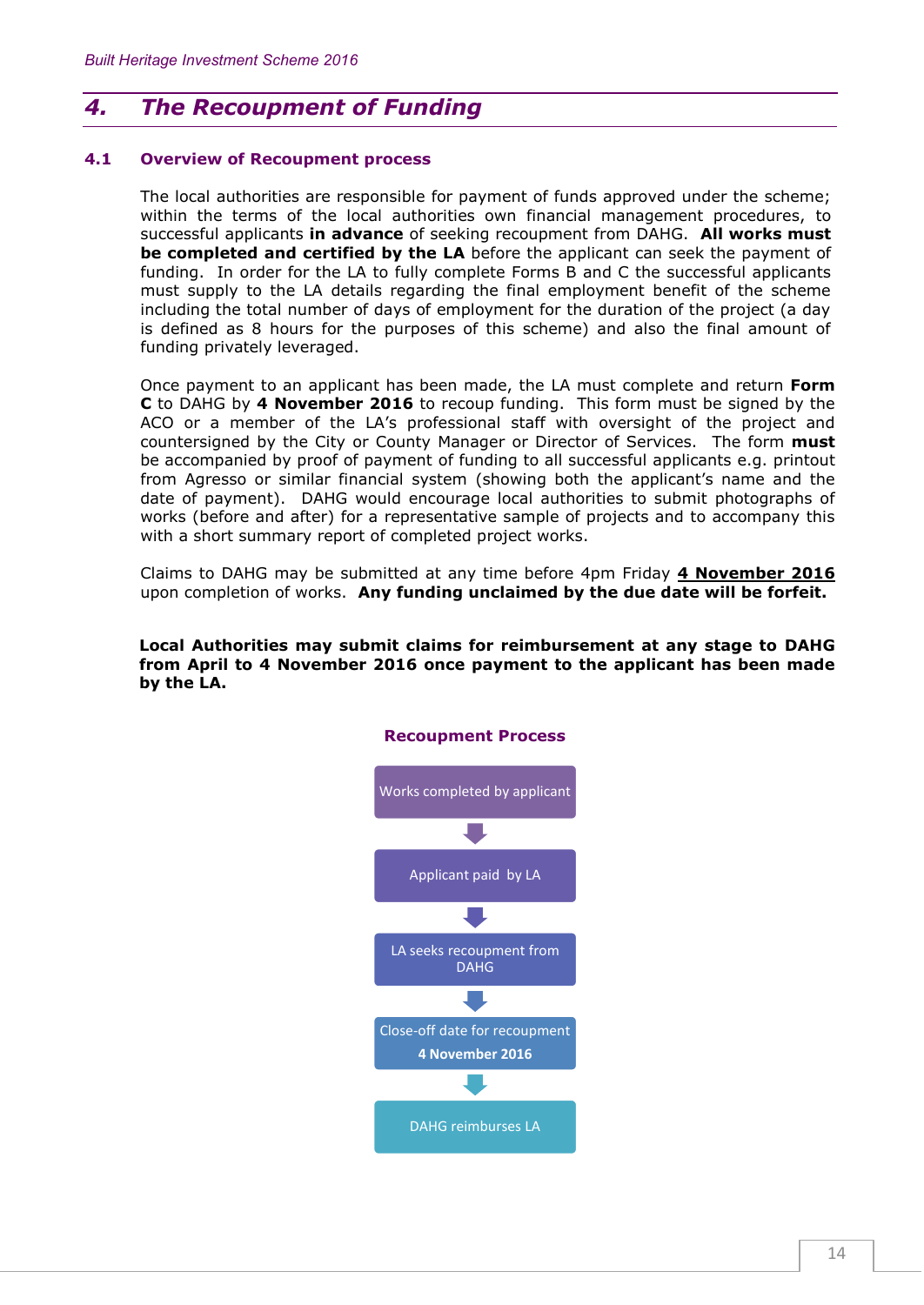#### **4.2 Cross-check Procedures**

In some cases projects may be eligible to receive funding from more than one publicly funded scheme/programme. To ensure that the 50% limit of the total project cost from public funding - inclusive of VAT - is not exceeded, save in exceptional circumstances, information provided by the applicant should be cross-checked by the LA in respect of funding from other schemes which may be available for a particular project in 2016. In particular this information should be cross checked with:

- (a) The Thatching Grant Scheme administered by the DECLG (if relevant)
- (b) Conservation grants administered by the Heritage Council
- (c) Built Heritage Programmes administered by the DAHG
- (d) Energy Improvement schemes operated by SEAI (if relevant)

Where an applicant has applied for or has received funding from other schemes cofinanced by the EU (e.g. LEADER Programme) for works approved under this scheme, the cumulative total of such funding **and** the funding under this scheme **must not exceed the limits as set by such European Funding schemes**

#### **4.3 Eligible Expenditure**

**Value Added Tax (VAT)** is allowable as eligible expenditure under this scheme. However, it is only allowable for that portion of works which is being funded and only in circumstances where such VAT is not recoverable by the beneficiary by any other means.

**Professional Fees** are allowable as eligible expenditure under this scheme. However, they are only allowable for that portion of works which is being funded. These may include fees for surveys and method statements, on-site supervision and monitoring, reasonable travel and subsistence costs and sign-off on project.

#### **4.4 Refunds**

If a protected structure being awarded funding is **deleted from the RPS**, is sold, or the ownership transferred within a period of 5 years from date of payment of funding under the scheme, the LA reserves the right to 'claw-back' some or all of the funds awarded to that project. In the event of transfer of ownership prior to the payment of funds under this scheme, the LA may make arrangements to transfer the funding to the new owner of the property.

For **proposed protected structures** awarded funding and which are **not added to the RPS** by 31 December 2014, DAHG reserves the right to seek a refund of funding from the LA**.**

Any funding provided to a LA which is subsequently recovered under Section 70 of the Planning and Development Act 2000, from the owner/occupier of the funded structure, must be **refunded** to DAHG.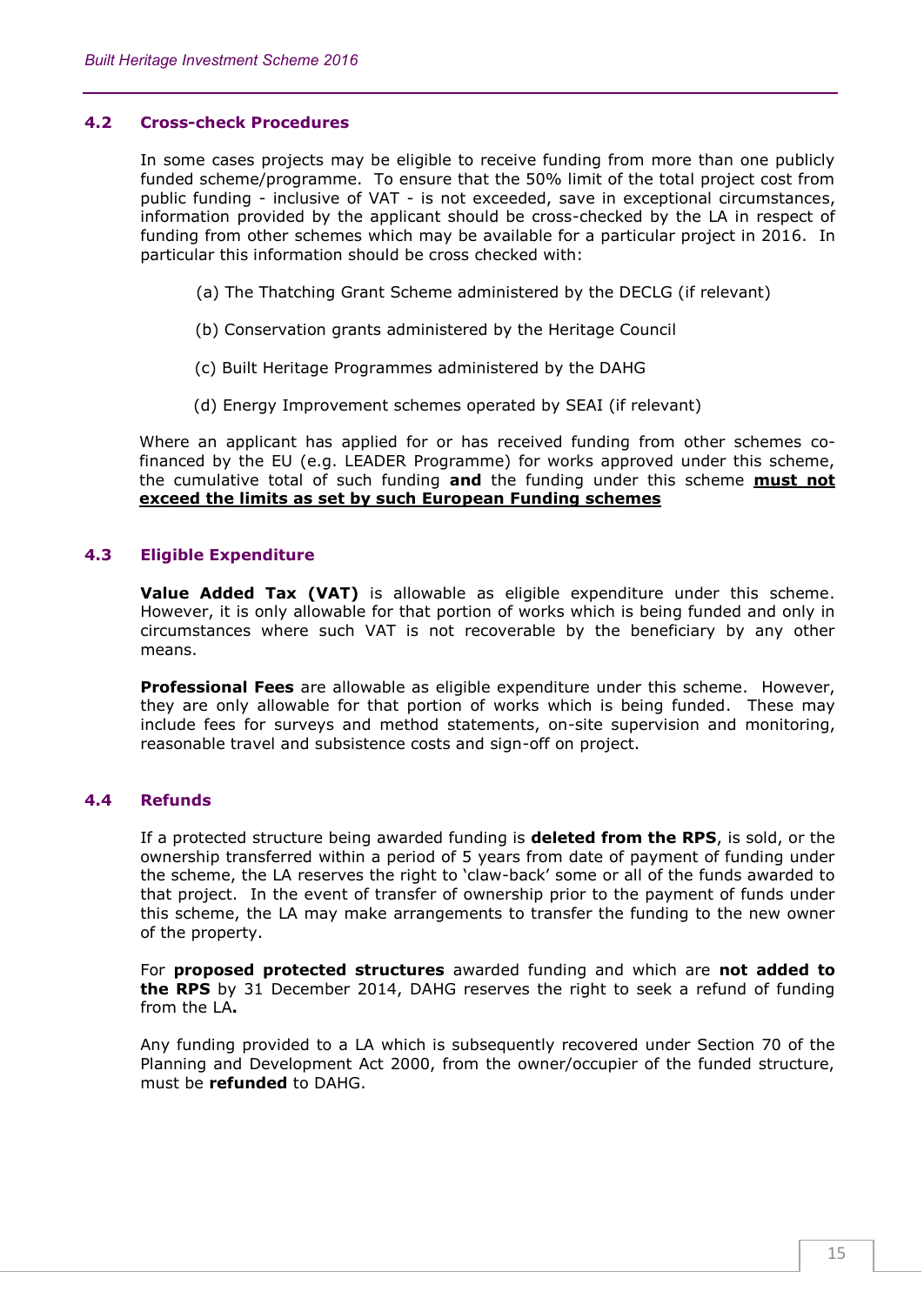## *General information*

#### **Procurement**

It will be a matter for the LA to ensure that the Department of Finance's *National and EU Public Procurement Guidelines* are followed, where relevant. For public sector construction projects it is the responsibility of the LA to ascertain whether works are public sector construction projects and are bound under the principles of Department of Finance Circular 6/10 *Capital Works Management Framework 2010.*

#### **Financial Management Requirements**

BHIS operates under the principles of the public spending code whereby all Irish public bodies are obliged to treat public funds with care and ensure that the best possible value-for-money is obtained whenever public money is being spent or invested.<sup>3</sup>

LAs must ensure that an adequate audit trail exists and is maintained for expenditure under this scheme. Proper procedures should be put in place by LAs for the administration of this scheme for each level of the financial management and control cascade and for monitoring progress on the overall performance of projects. LAs are reminded of the requirements of Department of Finance *Circular 13/13 The Public Spending Code: Expenditure Planning and Appraisal & Evaluation in the Irish Public Service – Standards Rules & Procedures*.

Each LA should adhere to their responsibilities, as Grantor and Grantee, in relation to Circular 13/2014: *Management of and Accountability for Grants from Exchequer Funds*, in relation to expenditure of public funds by way of disbursement of grant funding to all bodies, including agencies, companies, committees, advisory groups, charities, or individuals, whether through directly from the Votes of the Government Department/Offices or through an intermediary body or series of bodies. <http://circulars.gov.ie/pdf/circular/per/2014/13.pdf>

#### **Tax Clearance Procedures\***

Relevant tax clearance procedures in respect of public sector grant payments as set down by the Revenue Commissioners must be adhered to. Please refer to [www.revenue.ie](http://www.revenue.ie/) for further details. In line with Section 4(1) of Department of Finance *Circular 44/2006: Tax Clearance Procedures: Grants, Subsidies and Similar Payments*, it will be a matter for each LA to ensure that the proper tax clearance procedures are being adhered to by applicants, contractors and subcontractors, and in line with local authorities own financial control procedures.

#### **Annual Report and Publicity**

A LA should include information on its operation of the fund in its Annual Report as provided for under Section 221 of the *Local Government Act 2001.* The contribution of DAHG should be publicly acknowledged in all advertisements and publicity in relation to this scheme.

#### **Freedom of Information Act**

Applications for funding under this scheme may be subject to the *Freedom of Information Acts.*

#### **Document Retention**

All documentation regarding this scheme in each LA including must be kept on file for at least 7 years after the closure of this scheme. If documents are stored electronically procedures used to do so should be in compliance with the *E-Commerce Act, 2000*. Documentation should be made available to DAHG if requested within a reasonable amount of time.

#### **Appeals Procedure**

The decision of the MAHG and LA regarding funding awarded under this scheme is deemed to be final. However, DAHG reserves the right to reallocate funding if projects have not commenced by the specified dates. Any issues regarding the administration of this scheme should be addressed in the first instance by the LA. In the event of a complaint, applicants should be made aware of their rights to refer to the Office of the Ombudsman.

#### **Contact**

 $\overline{a}$ 

For further information regarding the operation of this scheme, LAs may contact the **Built Heritage and Architectural Policy Section of the Department of Arts, Heritage and the Gaeltacht.**  Applicants should refer to the relevant section of the LA in the first instance in relation to the application and assessment process.

\*Tax requirements may be subject to change by the Revenue Commissioners

<sup>&</sup>lt;sup>3</sup> [http://publicspendingcode.per.gov.ie](http://publicspendingcode.per.gov.ie/)